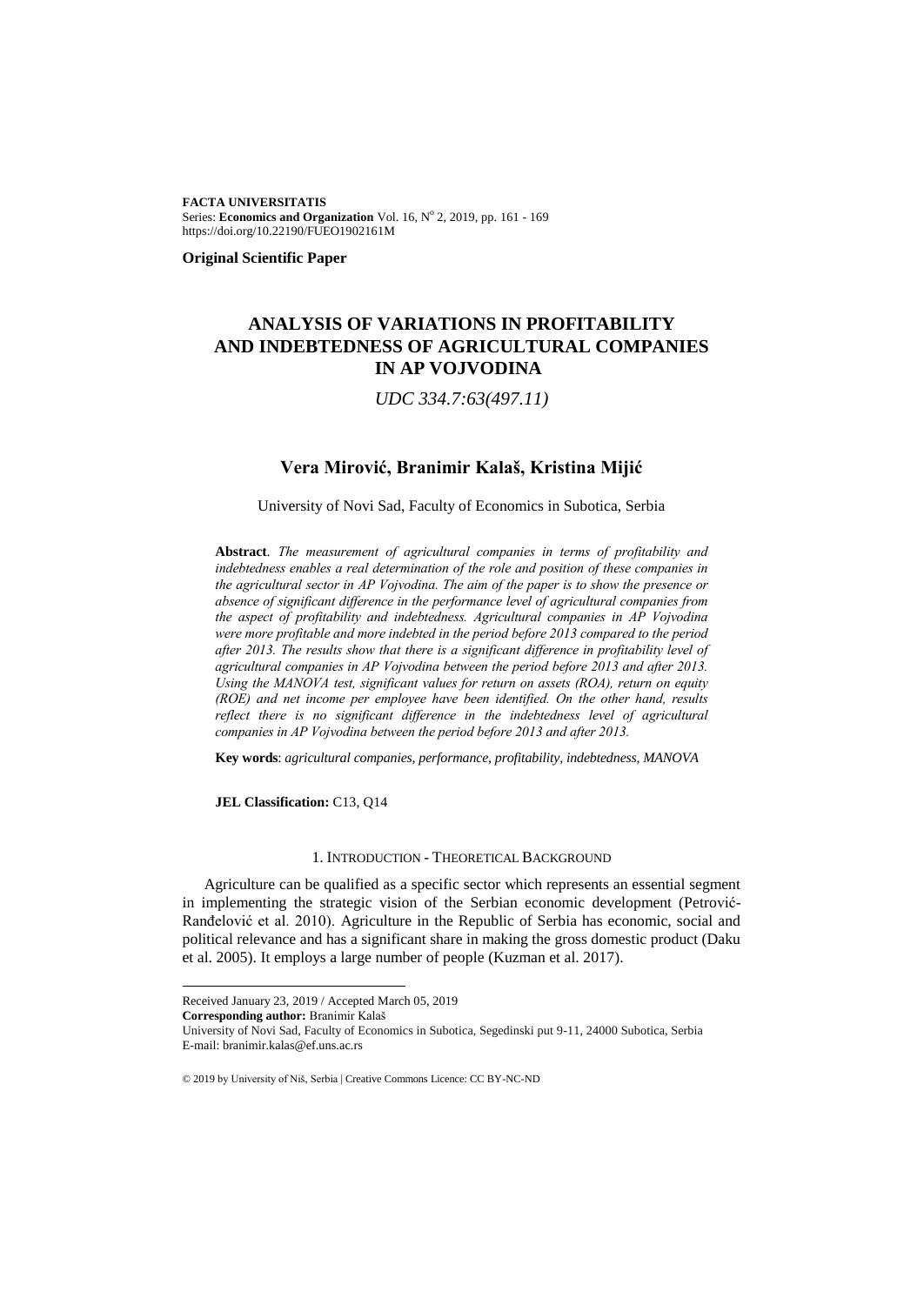#### 162 V. MIROVIĆ, B. KALAŠ, K. MIJIĆ

The field of agriculture and the continuity and stability of agricultural production have an immeasurable relevance on the development of the entire economy (Pjanić et al. 2018). Mijić et al. (2016) emphasize the agro-economy sector as the bearer of economic development in Serbia. The specificity of business in the agricultural sector is reflected in the seasonal character of activity, the slow capital turnover and high production costs (Jakšić et al. 2011).

Due to the natural prerequisites for growth and development of agricultural production, agricultural companies in AP Vojvodina, besides satisfying domestic needs, also carry out business activity through the export of their products. The market conditions, economic crisis, the relatively low consumer power of population impose a constant need for analysis and improvement of business performance of agricultural companies in order to ensure their survival and development on the market (Kalaš et al. 2017). The importance of the agricultural sector in AP Vojvodina is manifested in the fact that this region includes 35% of the agricultural area of the Republic of Serbia (Andrašić et al. 2018).

Successful economic business, as well as permanent profit creation, is a requirement of long-term sustainability of agricultural companies (Jakšić et al. 2016). Profitability shows the earning power and business success of a company (Kimmel et al. 2012). Asiri (2015) and Vučković (2016) determined ROA and ROE as the most important factors of profitability. Jakšić et al. (2016) analyzed the profitability of milk production companies and milk processing companies in Serbia for the 2010-2013 period. Using the MANOVA test, they identified that there are no significant changes in the level of profitability during the observed period. On the other hand, indebtedness can have a positive or negative effect on company success in terms of profitability. Namely, company indebtedness indicates the structure of property resources and their safety from the aspect of financial (in)dependence (Mirović et al. 2018). It means that a higher share of own resources makes a wider space and greater financial dependence. However, indebtedness at an optimum level can have a positive influence on company performance. Companies need to balance the ratio of profitability and indebtedness and establish an effective nexus between these indicators. In the case of greater indebtedness, Račić et al. (2011) noticed that companies are forced to decrease financial leverage that causes a considerable fall in profitability.

The subject of research is the performance of agricultural companies in AP Vojvodina from 2006 to 2015. The paper includes four segments. The first segment shows theoretical background and similar research about variance analysis of key performance such as profitability, liquidity and indebtedness. After that, there is a trend analysis of the observed indicators of profitability and indebtedness in the ten year period which enables identification of their mean values and standard deviations. The fourth segment of the paper focuses on the multivariate analysis of variance with the aim to determine a potential significance in the profitability and indebtedness level of agricultural companies.

#### 2. DESCRIPTIVE ANALYSIS OF PROFITABILITY AND INDEBTEDNESS

This segment of the paper reflects the trend of profitability indicators such as return on assets, return on equity, revenue per employee and net income per employee as well as liabilities capital ratio and interest coverage coefficient for the ten year period 2006-2015.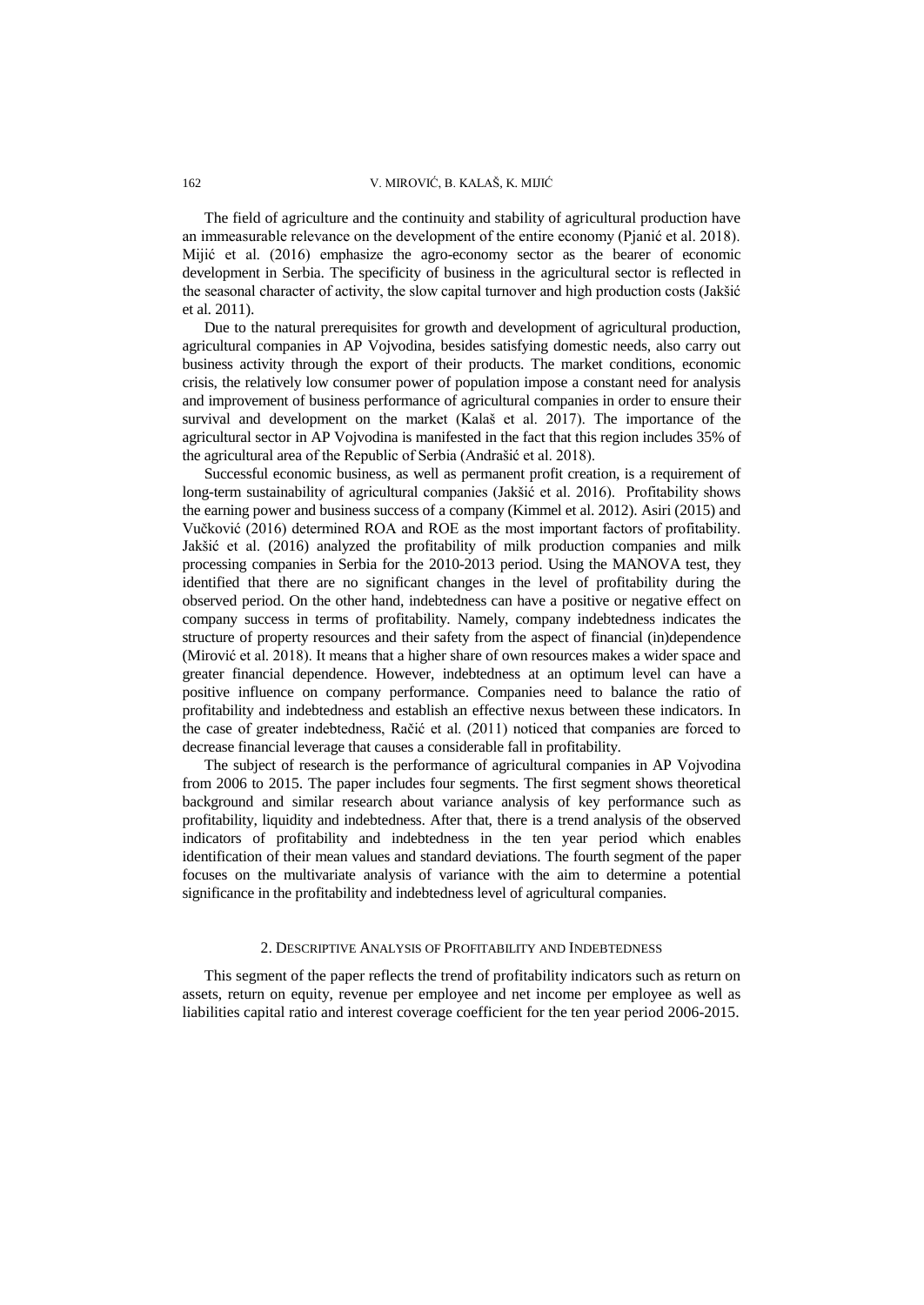

Analysis of Variations in Profitability and Indebtedness of Agricultural Companies in AP Vojvodina 163

**Fig. 1** Profitability of agricultural companies in AP Vojvodina *Source: Author's calculation*

Based on Figure 1, the analysis of return on assets (ROA) and return on equity (ROE) shows an increase from 2006 to 2012 while the observed indicators decreased after that period. Agricultural companies recorded the highest value of ROA (6.47%) and ROE (12.7%) in 2012, while the lowest level of profitability was in 2006 when their values were under 0.5%.



**Fig. 2** Revenue and net income per employee of agricultural companies in AP Vojvodina *Source: Author's calculation*

Figure 2 shows the value of revenue and net income per employee of agricultural companies in AP Vojvodina from 2006 to 2015.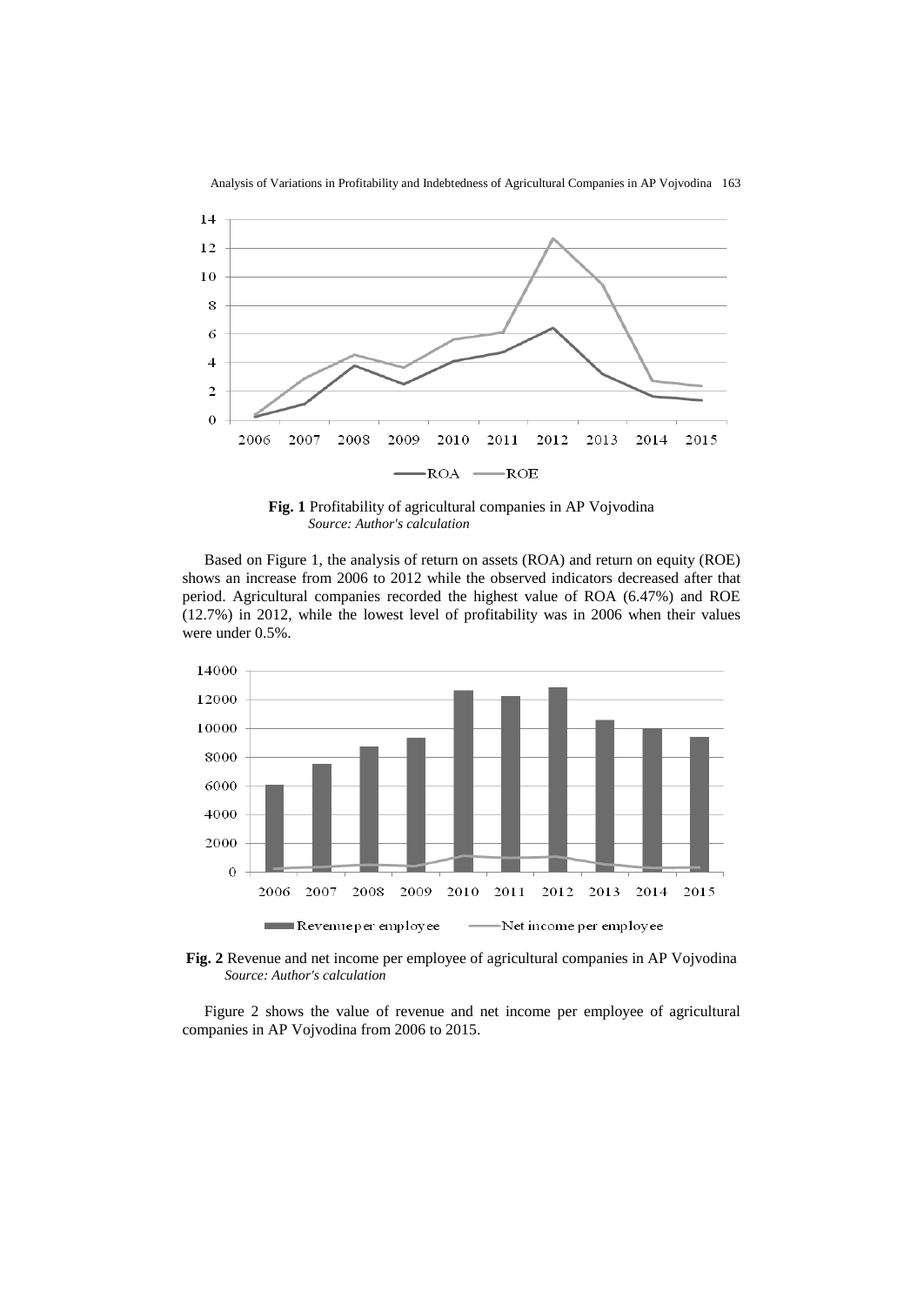#### 164 V. MIROVIĆ, B. KALAŠ, K. MIJIĆ

There is an increased tendency of revenue per employee and net income per employee from 2006 to 2013 and after that, this indicator declined to the end of the observed period. The highest values of these indicators were recorded in 2013 (revenue per employee) and 2010 (net income per employee). On the other hand, the minimum values of revenue per employee and net income per employee were recorded at the beginning of the analyzed period.



After profitability analysis of agricultural companies in AP Vojvodina, Figure 3 shows their indebtedness from the aspect of liabilities and capital ratio and interest coverage coefficient. At the beginning of the analyzed period, indicators show increase until 2008, while their values were lower in 2009. After that, the maximum value of liabilities and capital ratio (1.98) was recorded, while in 2011 interest coverage coefficient had the greatest value of 7.97. Looking at the last three years, the average values of these indicators were 1.39 and 6.1, where agricultural companies achieved less indebtedness in the last year compared to the previous year. It means the declined value of liabilities and capital ratio and increased value of interest coverage coefficient of these companies in the analyzed period.

#### 3. METHODOLOGY

The aim of this paper is to find out a potentially significant difference in the profitability and indebtedness level of agricultural companies in AP Vojvodina. The authors used return on assets, return on equity, revenue per employee and net income per employee as main profitability indicators, as well as liabilities and capital ratio and interest coverage coefficient in terms of indebtedness.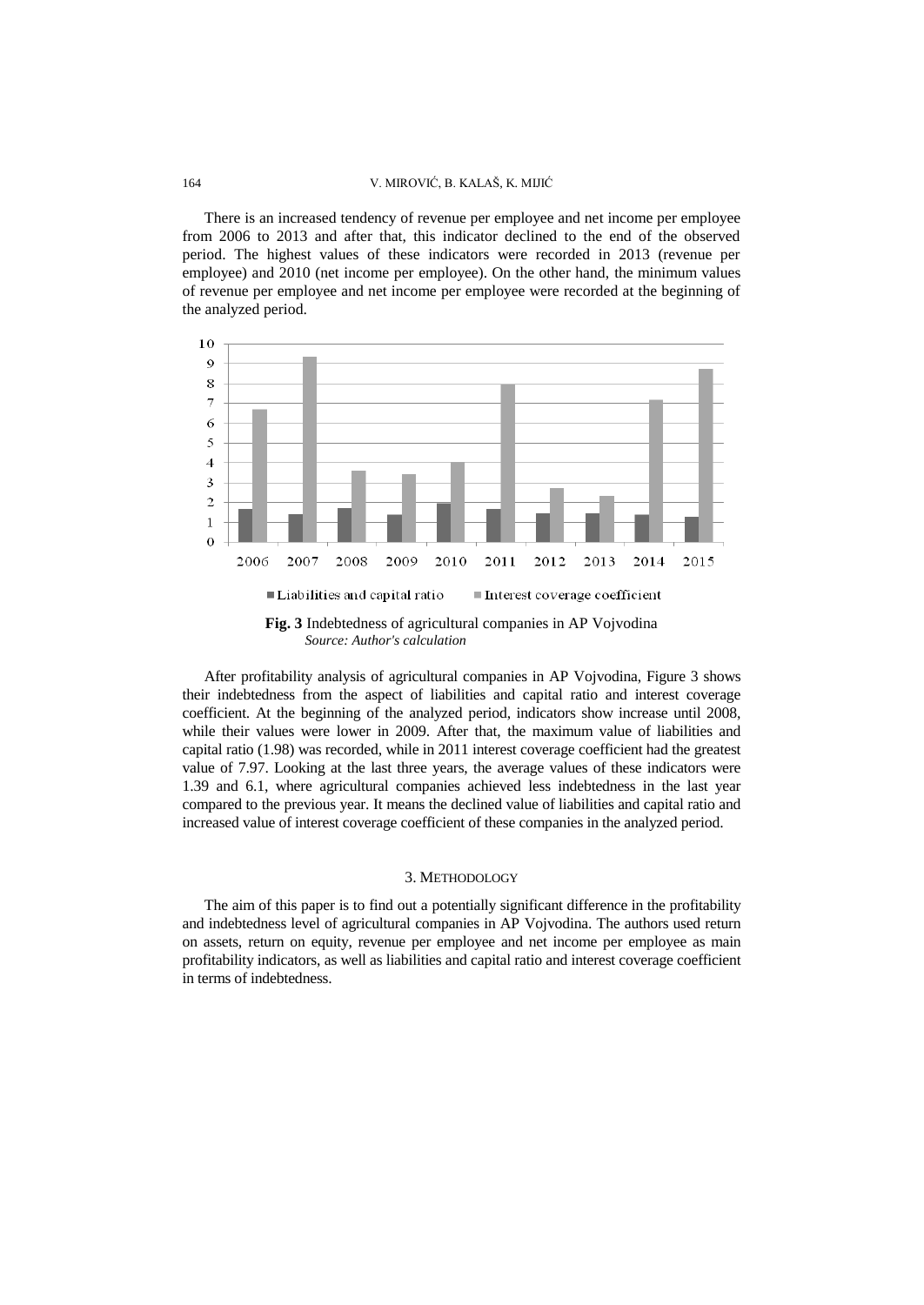Analysis of Variations in Profitability and Indebtedness of Agricultural Companies in AP Vojvodina 165

| Variable                      | Notation    | Calculation                       | Unit          |
|-------------------------------|-------------|-----------------------------------|---------------|
| Return on assets              | <b>ROA</b>  | Net income/Total assets           | $\%$          |
| Return on equity              | <b>ROE</b>  | Net income/Capital                | $\frac{0}{0}$ |
| Revenue per employee          | <b>IPE</b>  | Sales revenue/Number of employees | $\frac{0}{0}$ |
| Net income per employee       | <b>NRPE</b> | Net income/Number of employees    | $\%$          |
| Liabilities and capital ratio | LCR         | Total liabilities/Capital         | $\%$          |
| Interest coverage coefficient | <b>ICC</b>  | Operating income/Interest expense | $\%$          |
|                               |             | <i>Source: Authors</i>            |               |

|  | <b>Table 1</b> Review of observed variables |  |
|--|---------------------------------------------|--|
|  |                                             |  |

The analysis of variation in the performance of agricultural companies should indicate if there are significant fluctuations in profitability and indebtedness level that the companies achieved in the observed period. Considering that more than one indicator describe profitability and indebtedness and to investigate the difference over the period, research includes a multivariate analysis of variance or variance analysis with more factors.

### 4. RESULTS

This segment provides descriptive information for the observed variables, as well as a multivariate analysis of variance in order to identify a potentially significant difference in profitability and indebtedness level of agricultural companies.

| Variable       | Period      | Mean value | Standard deviation |
|----------------|-------------|------------|--------------------|
|                | Before 2013 | 0,052      | 0.120              |
| <b>ROA</b>     | After 2013  | 0,026      | 0,064              |
|                | Total       | 0,039      | 0,097              |
|                | Before 2013 | 0.110      | 0.138              |
| <b>ROE</b>     | After 2013  | 0,062      | 0,071              |
|                | Total       | 0,086      | 0,113              |
|                | Before 2013 | 12.646,050 | 21.972,565         |
| Revenue per    | After 2013  | 10.220.640 | 9.155,874          |
| employee       | Total       | 11.452,90  | 16.937,281         |
|                | Before 2013 | 1.076,84   | 2.741,611          |
| Net income per | After 2013  | 445.62     | 1.357,285          |
| employee       | Total       | 766.32     | 2.192.330          |

**Table 2** Descriptive statistics of profitability

*Source: Author's calculation*

The results of profitability in the period before and after 2013 indicate that agricultural companies achieved better performance before 2013. For example, the average ROA was 5.2% in the first period while in the period after 2013 it was 2.6%. Similarly, agricultural companies reached a higher level of ROE before 2013, when it was 11%, while after 2013, the value of this indicator declined to 6.2%. Mean values of ROA and ROE are 3.9% and 8.6% where the standard deviation is higher at the second indicator which implies a greater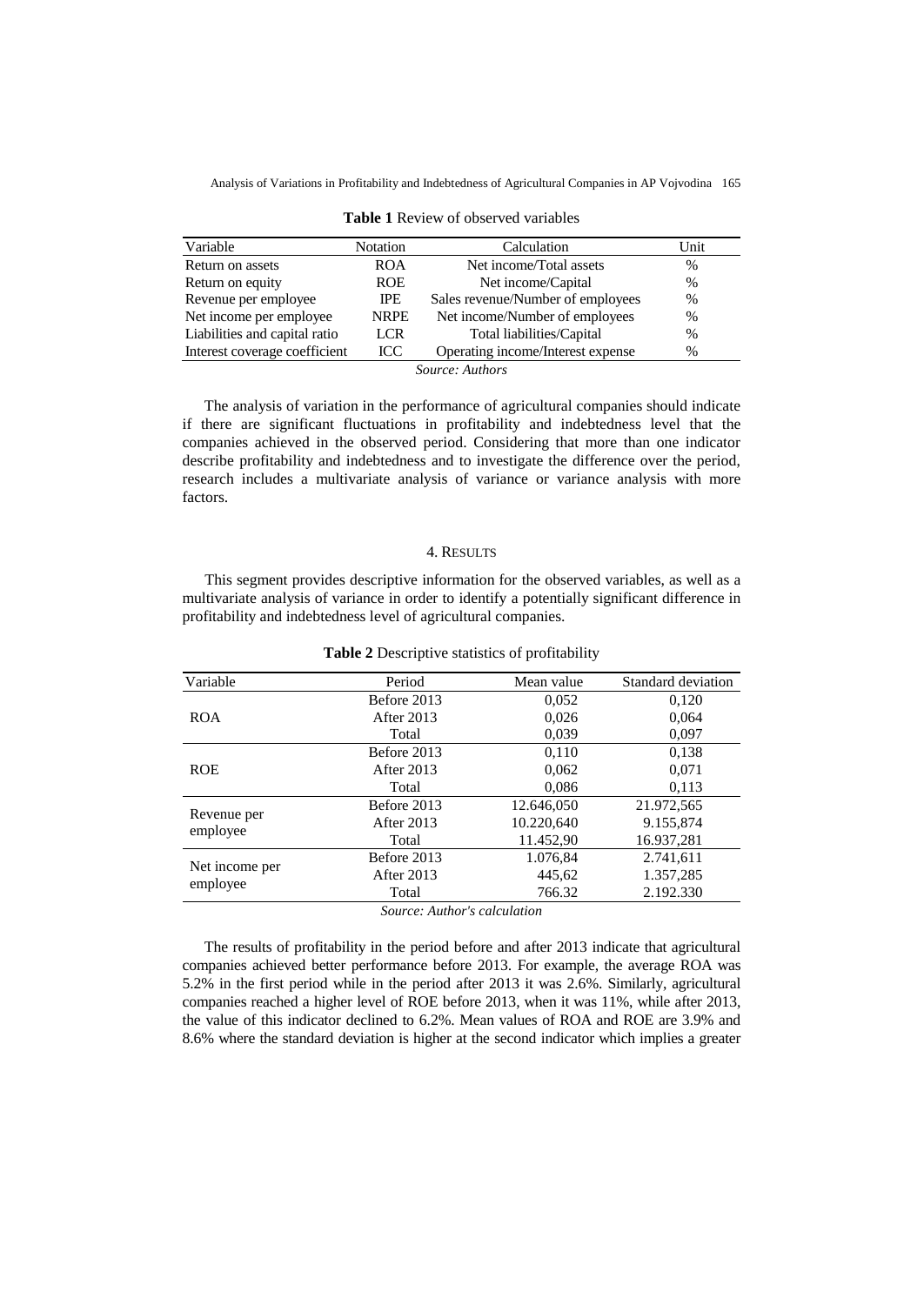difference between the minimum and the maximum value of ROE. Further, revenue and net income per employee was higher before 2013, whereas these variables decreased in the next period by 2,425,410 RSD and 631,22 RSD.

|        | Effect             | Value |       | Hypothesis df | Error df | Sig.  |
|--------|--------------------|-------|-------|---------------|----------|-------|
| Period | Pillai's Trace     | 0.057 | 3.659 | 4.000         | 243.000  | 0.006 |
|        | Wilks' Lambda      | 0.943 | 3.659 | 4.000         | 243.000  | 0.006 |
|        | Hotelling's Trace  | 0.060 | 3.659 | 4.000         | 243.000  | 0.006 |
|        | Roy's Largest Root | 0.060 | 3.659 | 4.000         | 243.000  | 0.006 |

**Table 3** Multivariate analysis results - profitability

*Source: Author's calculation*

Considering that obtained value of Pillai's Trace 0.006 is lower than 0.05, it can be concluded that there is a significant difference in the profitability level of agricultural companies in AP Vojvodina between the periods before and after 2013.

| Table 4 Test of between-subject effects for profitability |  |  |  |
|-----------------------------------------------------------|--|--|--|
|                                                           |  |  |  |

| Source | Profitability            | Type III Sum of Squares     | df |        | Sig.  |
|--------|--------------------------|-----------------------------|----|--------|-------|
| Period | <b>ROA</b>               | 0.043                       |    | 4.522  | 0.034 |
|        | <b>ROE</b>               | 0.144                       |    | 11.677 | 0.001 |
|        | Revenue per employee     | 364.627.045.838             |    | 1.272  | 0.260 |
|        | Net income per employee. | 24,696,670.321              |    | 5.226  | 0.023 |
|        |                          | Course Author's calculation |    |        |       |

*Source: Author's calculation*

The obtained significance results for ROA, ROE and net income per employee are less than 0.05 which means that there is a significant difference in these indicators realized by agricultural companies in AP Vojvodina in the period before and after 2013. On the other hand, variations of income per employee are not significant in the analyzed period. As a cause of the resulting changes in the profitability level, it can also be requested in external factors or changes in the legal regulations and criteria for the classification of companies by size starting from 2013. This significantly influenced the change in company size and transition of a certain number of companies from the category of large to medium-sized companies as well as medium-sized to small companies. The decrease in the number of large and medium-sized companies also involves spilling activity and success of this companies group into a group of micro and small agricultural companies.

**Table 5** Descriptive statistics of indebtedness

| Variable          | Period      | Mean value | Standard deviation |
|-------------------|-------------|------------|--------------------|
| Liabilities and   | Before 2013 | 1.83       | 2.899              |
|                   | After 2013  | 1.45       | 2.012              |
| capital ratio     | Total       | 1.64       | 2.502              |
|                   | Before 2013 | 5.360      | 26.278             |
| Interest coverage | After 2013  | 9.498      | 42.059             |
| coefficient       | Total       | 7.404      | 34.965             |

*Source: Author's calculation*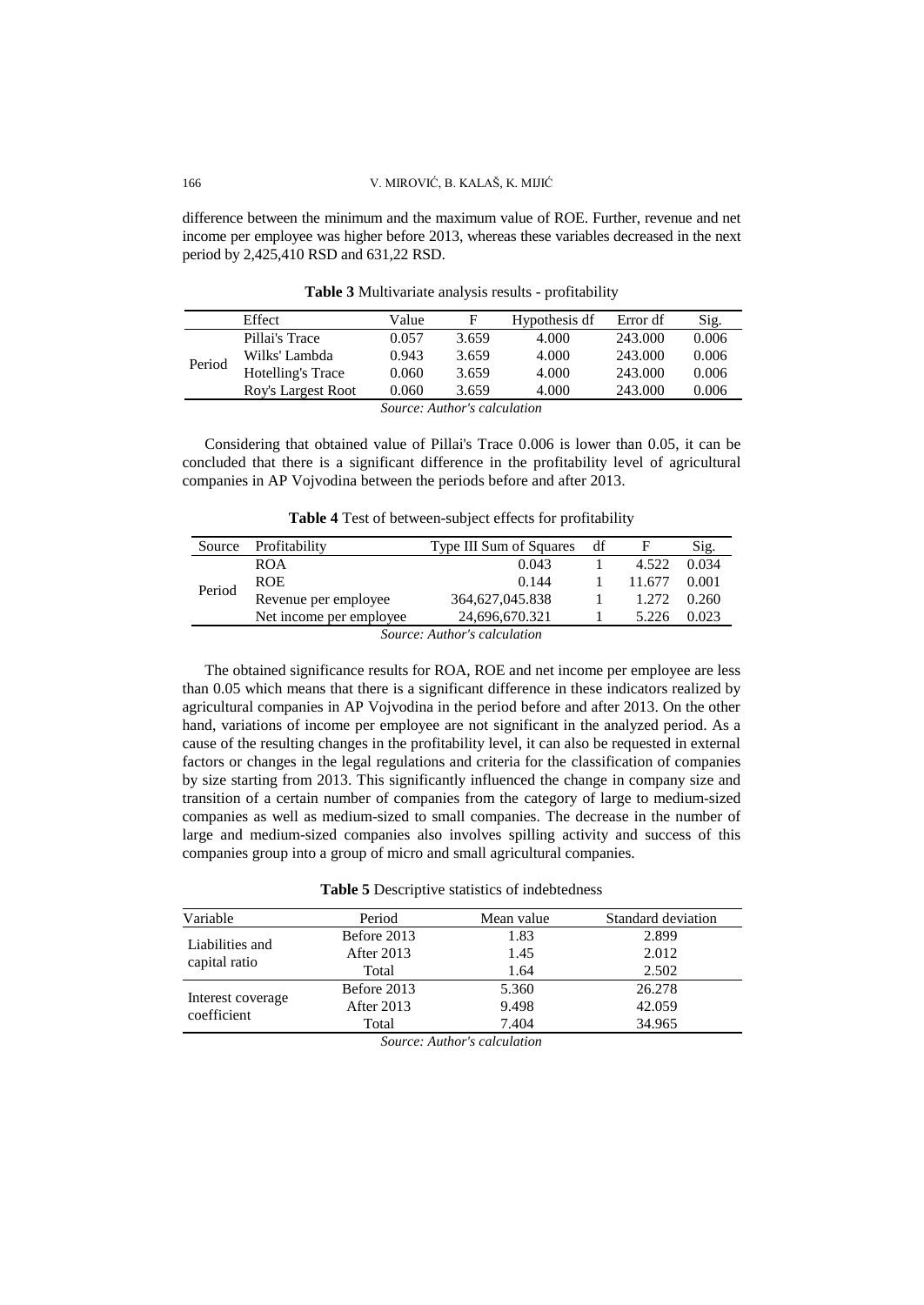The results of indebtedness in the period before and after 2013 show that agricultural companies had a higher value of liabilities and capital ratio before 2013. The mean value of this indicator was 1.83 which is higher by 0.38 compared to the period after 2013. On the other hand, average interest coverage coefficient was 9.498 after 2013 which is higher by 4.138 compared to the period before 2013. Standard deviation is higher at interest coverage coefficient which means there is a greater difference between the minimum and the maximum value of this indicator.

|                              | Effect             | Value | F     | Hypothesis df | Error df | Sig.  |
|------------------------------|--------------------|-------|-------|---------------|----------|-------|
| Period                       | Pillai's Trace     | 0.008 | 1.013 | 2.000         | 246.000  | 0.365 |
|                              | Wilks' Lambda      | 0.992 | 1.013 | 2.000         | 246.000  | 0.365 |
|                              | Hotelling's Trace  | 0.008 | 1.013 | 2.000         | 246.000  | 0.365 |
|                              | Roy's Largest Root | 0.008 | 1.013 | 2.000         | 246.000  | 0.365 |
| Source: Author's calculation |                    |       |       |               |          |       |

**Table 6** Multivariate analysis results - indebtedness

Bearing in mind that obtained value of Pillai's Trace 0.365 is higher than 0.05, it can be noticed that there is no significant difference in the indebtedness level of agricultural companies in AP Vojvodina between the periods before and after 2013.

**Table 7** Test of between-subject effects for indebtedness

| Source Debt                  |                               | Type III Sum<br>of Squares | Df |       | Sig.  |  |  |
|------------------------------|-------------------------------|----------------------------|----|-------|-------|--|--|
| Period                       | Liabilities and capital ratio | 8.681                      |    | 1.390 | 0.240 |  |  |
|                              | Interest coverage coefficient | 1,065.991                  |    | 0.871 | 0.351 |  |  |
| Source: Author's calculation |                               |                            |    |       |       |  |  |

The results in Table 7 show that significance level of liabilities and capital ratio and interest coverage coefficient is above 0.05 which implies that there are no significant differences in the indebtedness level of agricultural companies in AP Vojvodina in the period before and after 2013.

#### 5. CONCLUSION

In order to test the stability in the level of agricultural companies' performance in AP Vojvodina, the paper has tested potential significant variations in the level of profitability and indebtedness of these companies. Research results show that agricultural companies were more profitable and more indebted in the period before 2013 compared to the period after 2013. Furthermore, it has been determined that there is a significant difference in profitability level of agricultural companies in AP Vojvodina between the period 2013 and after 2013. Precisely, the obtained significance results are identified for ROA, ROE and net income per employee, which values were less than 0.05 which implies that there is a significant difference in these indicators realized by agricultural companies in AP Vojvodina in the analyzed period. Since 2013, there has been a change in the classification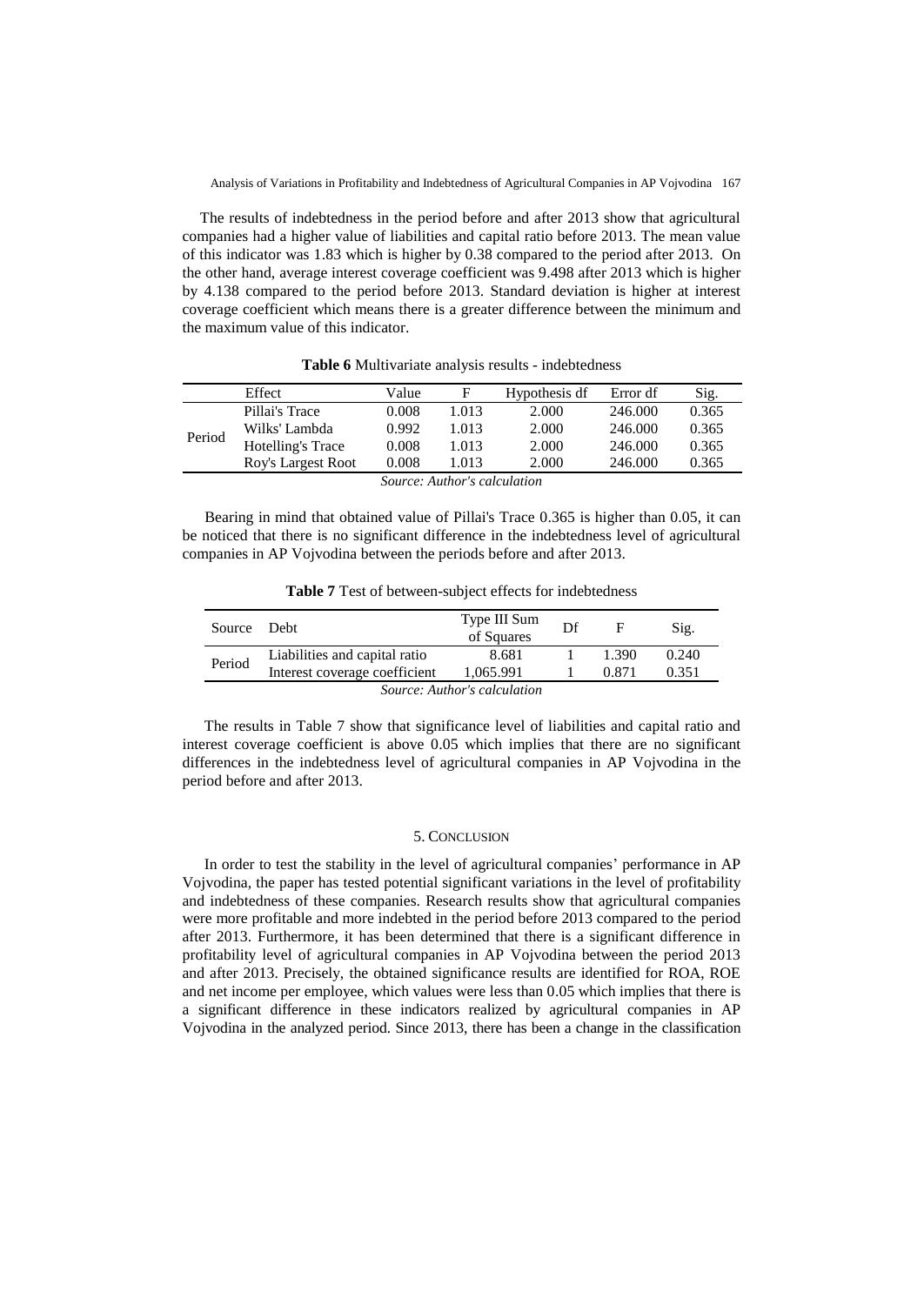of companies by size which implies a decrease in the number of medium-sized and large companies and increase in the number of micro and small companies. According to this, part of income and result that were achieved by medium-sized and large agricultural companies by 2013 has spilt into income and result of micro and small companies since 2013. On the other hand, the results of the MANOVA show that there is no significant difference in indebtedness of agricultural companies in AP Vojvodina between the period before 2013 and after 2013.

**Acknowledgement**: *The paper is a result of work on the project "Sustainability and improvement of agricultural companies performance in AP Vojvodina" - short-term project of special interest for sustainable development in AP Vojvodina in 2017.*

#### **REFERENCES**

- Andrašić, J., Mijić, K., Mirović, V. & Kalaš, B. (2018). The modelling factors of agricultural companies performances. *Custos e@gronegocio on line*, 14 (4), 223-240.
- Asiri, B. (2015). How investors perceive financial ratios at different growth opportunities and financial leverages. *Journal of Business Studies Quarterly*, 6 (3), 1-12.
- Daku, L., Norton, G., Taylor, D. & Qenani-Petrela, E. (2005). Agricultural extension in South-Eastern Europe: Issues of transition and sustainability. *The Journal of Agricultural Education and Extension*, 11 (1-4), 49-61.
- Jakšić, D., Vuković, B. & Mijić, K. (2011). Analysis of the financial position of agricultural companies in the Republic of Serbia. *Economics of Agriculture*, 58 (1), 81-90.
- Jakšić, D., Mijić, K., Zekić, S. & Poljašević, J. (2015). Comparative profitability analysis of milk production to milk processing companies in Serbia. *Custos e@gronegocio on line*, 11 (3), 206-226.
- Jakšić, D., Ristić, M., Mijić, K. & Zekić, S. (2016). Profitabilnost poljoprivrednih preduzeća u zemljama Jugoistočne Evrope [Profitability of agricultural enterprises in the countries of Southeast Europe]. *Agroekonomika*, 45 (71), 1-11.
- Kalaš, B. Mijić, K. & Andrašić, J. (2017). Performanse poljoprivrednih preduzeća u AP Vojvodini [The performance of agricultural companies in Vojvodina]. *Agroekonomika*, 46 (75), 43-52.
- Kimmel, P., Weygandt, J. & Kieso, D. (2012). *Financial Accounting.* New Jersey: John Wiley & Sons.
- Kuzman, B., Đurić, K., Mitrović, Lj. & Prodanović, R. (2017). Agricultural budget and agriculture development in Republic of Serbia. *Economics of Agriculture*, 64 (2), 515-531.
- Mijić, K., Zekić, S. & Jakšić, D. (2016). Profitability analysis of meat industry in Serbia. *Facta Universitatis Series: Economics and Organizations*, 13 (4). 379-386.
- Mirović, V., Mijić, K. & Andrašić, J. (2018). Korporativne performanse poljoprivrednih preduzeća u AP Vojvodini sa aspekta izvora finansiranja [Corporate performance of agricultural enterprises in AP Vojvodina from the aspect of financing sources]. *Anali Ekonomskog fakulteta u Subotici*, 54 (40), 95-105.
- Petrović-Ranđelović, M. & Marjanović, V. (2010). The main trends and prospects of the agricultural development in Serbia. *Facta Universitatis Series: Economics and Organization*, 7 (4), 373-384.
- Pjanić, M., Vuković, B. & Mijić, K. (2018). Analysis of the Market Concentration of Agricultural Enterprises in AP Vojvodina. *Strategic Management*, 23 (4), 40-45.
- Račić, Ž., Barjaktarović, L. & Zeremski, A. (2011). Analysis of indebtedness impact on the profitability of successful domestic companies in the financial crisis. *Industry*, 39 (3), 45-60.
- Vučković, B. (2016). Causes of different profitability of agricultural sector. *Economics of Agriculture*, 63 (1), 123-141.